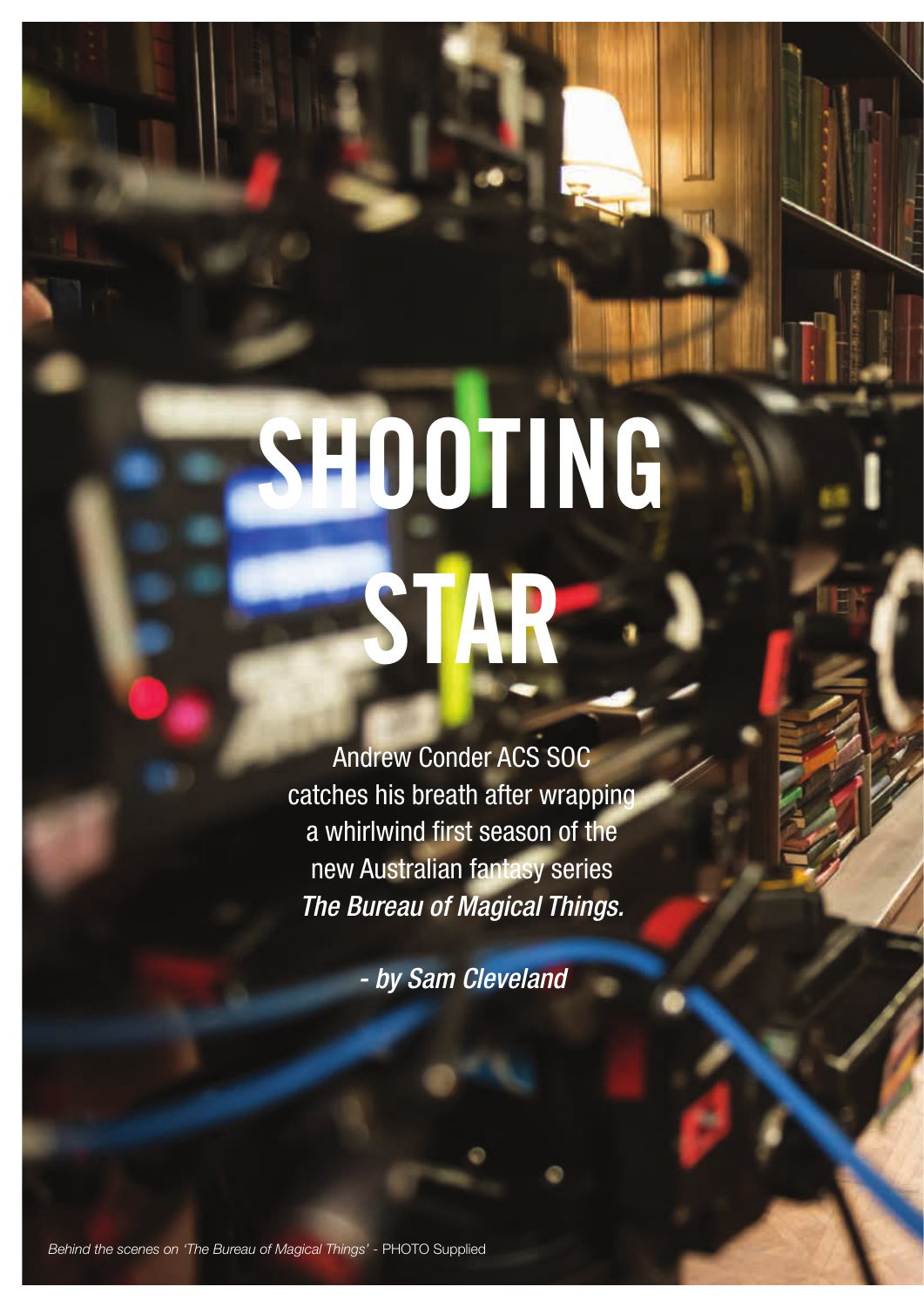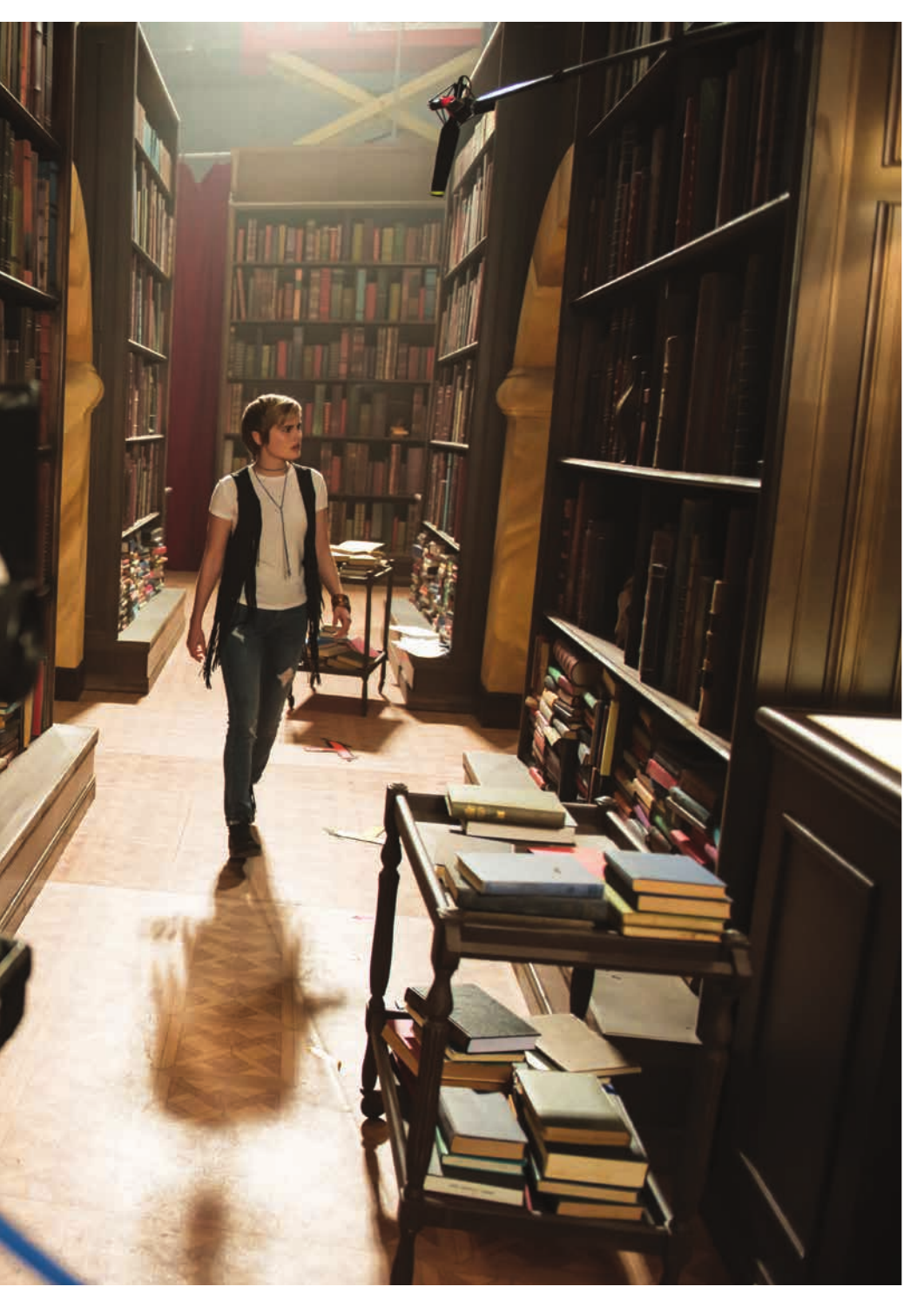

The Gold Coast-based Cinematographer shot twenty episodes in eighty-six days, for prolific Queensland producer Jonathan M. Shiff, who's sold childrens' television to more than 170 countries.

Conder had operated the camera (and DOP'ed individual episodes) on previous Shiff series including *The Elephant Princess* (2008) where Liam Hemsworth and Margot Robbie got breaks, and *H2O: Just Add Water* (2006-2010). He was booked to DOP the full season of *The Bureau of Magical Things* once the decision was made to give the new series a bolder, more international look.

In the show, a teenage girl name Kyra (Brisbane's Kimie Tsukakoshi) discovers a secret world of magic all around her, and becomes embroiled in a hidden struggle between elves, fairies and humans. The key visual challenges on *The Bureau of Magical Things,* says Conder, were defining distinct looks for the two worlds the story takes place in. The mundane world and the fairy realm, and delivering on the producers' mandate to deliver a more dynamic product on a tight television schedule.

Conder started in the early 1980s as a Lighting Cameraman on Seven Network's *Wombat* (1979-1990), then entered the film industry as a Second Assistant Camera for David Eggby ACS on the Queensland-shot features *Survive the Savage Sea* (1992) and *Fortress* (1992).

While developing his own cinematography, Conder also progressed a parallel career as one of Australia's most respected camera and Steadicam operators, shooting for heavyweights including Don McAlpine ACS ASC and Darius Khondji AFC ASC. He was accredited by the US-based Society of Operating Cameramen (SOC) in 2007 and got his ACS letters a year later.

In the lead-up to *The Bureau of Magical Things,* Conder had shot four Queensland feature films including *Punishment* (2008), *Bullets for the Dead* (2015), *Nice Package* (2016) and *Red Billabong* (2016), as well as the ABC docu-drama *Blue Water Empire* (2017) on the Torres Strait.

#### AC Congratulations on *The Bureau of Magical Things,*  how did you come to get the job?

AC I'd operated on quite a few of Jonathan Shiff's previous series and DOP'ed a few episodes, then the *Bureau* directors requested a new look for the show. They wanted fresh eyes and a different approach – a distinctive look from previous Shiff series – and they knew I could work quickly and handle the show's increased visual effects component.

# "Lots more camera movement is part of a new look."

Netflix ,video-on-demand suppliers and broadcasters want nicer-looking product. Audiences expect it these days. We're outputting at 2K and the show doesn't look like anything Shiff has done before, and the financiers and Shiff are loving what they're seeing.

Lots more camera movement is part of a new look. Shiff's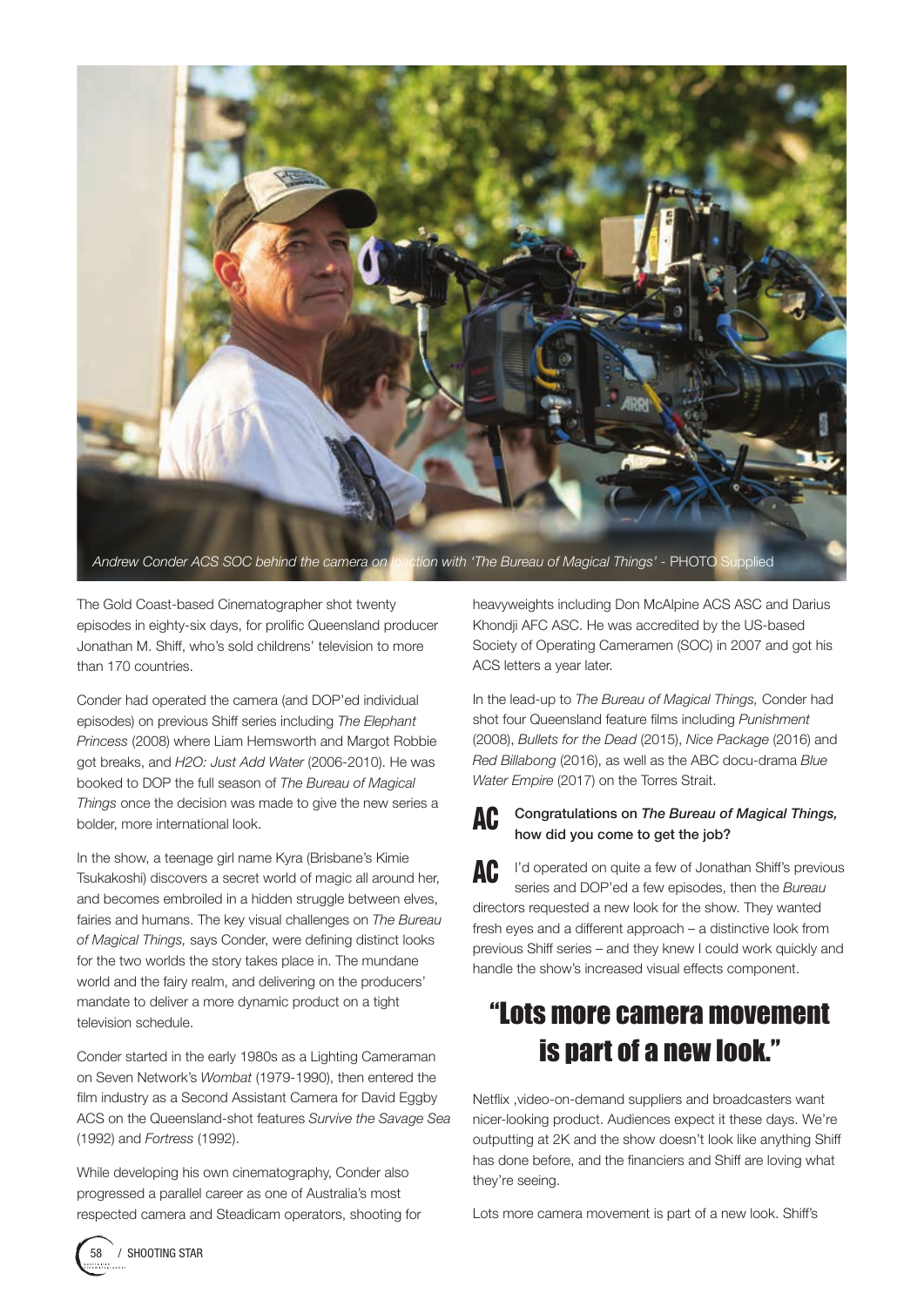

previous shows have been quite formal, but on this one I've been able to move the camera a lot more, mostly on cranes and Steadicam.



#### AC When did you fall in love with Steadicam?

AC I don't think I've ever been in love with Steadicam! (laughs). I love good Steadicam operating, but I didn't want to be 'the Steadicam guy', I wanted to get work as a DOP, so it was an operating tool I avoided for a long time, but eventually I had to add that string to my bow as I was being overlooked for jobs without it.

# "We used the BlackMagic URSA Mini. It's a great little camera and the very best match for the ARRI Alexa look I've seen."

#### Did *Bureau's* VFX component play a big part in your process?

AC We've had to deal with a relentless amount of VFX, it's actually massively influenced the look of the show within itself, just because the design and style of the effects is such a dominant element in the picture.

And then technically I've had to consider the effects component on so many shots… it's played into the sizing, the blocking, the shot selection. I want to say the other big contributor to the look of the show is production designer Michael Rumpff, his sets have been amazing and his work has made my job so much easier.

They planned a new look for the series – a more international feel – and a lot of work went into the main magical library interior. We started with five weeks on locations while they were still building the set, and that arrangement did cost us some lead time planning how to light it so we had to work out an efficient lighting plan to do the set justice.

### AC Was the ARRI Alexa Classic your first choice?

**AC** I actually wanted to shoot on the VariCam because of its low-light capacity. My initial plan was to shoot natural light with less supplementary lighting, cut the lighting budget and move quicker through our days. We scouted Brisbane city locations before we settled on the Gold Coast.

I wanted to find a contrasting look between the human and the fairy worlds of the story by capturing harder and colder light in the city with reflections from the buildings. But the visual effects department had a solid Alexa workflow in place – Jonathan's used Alexa for the past four or five years, before that he shot 16mm – and as the show had a heavier VFX component than any other Shiff series that's where we ended up.

AC Did your approach change on the Alexa?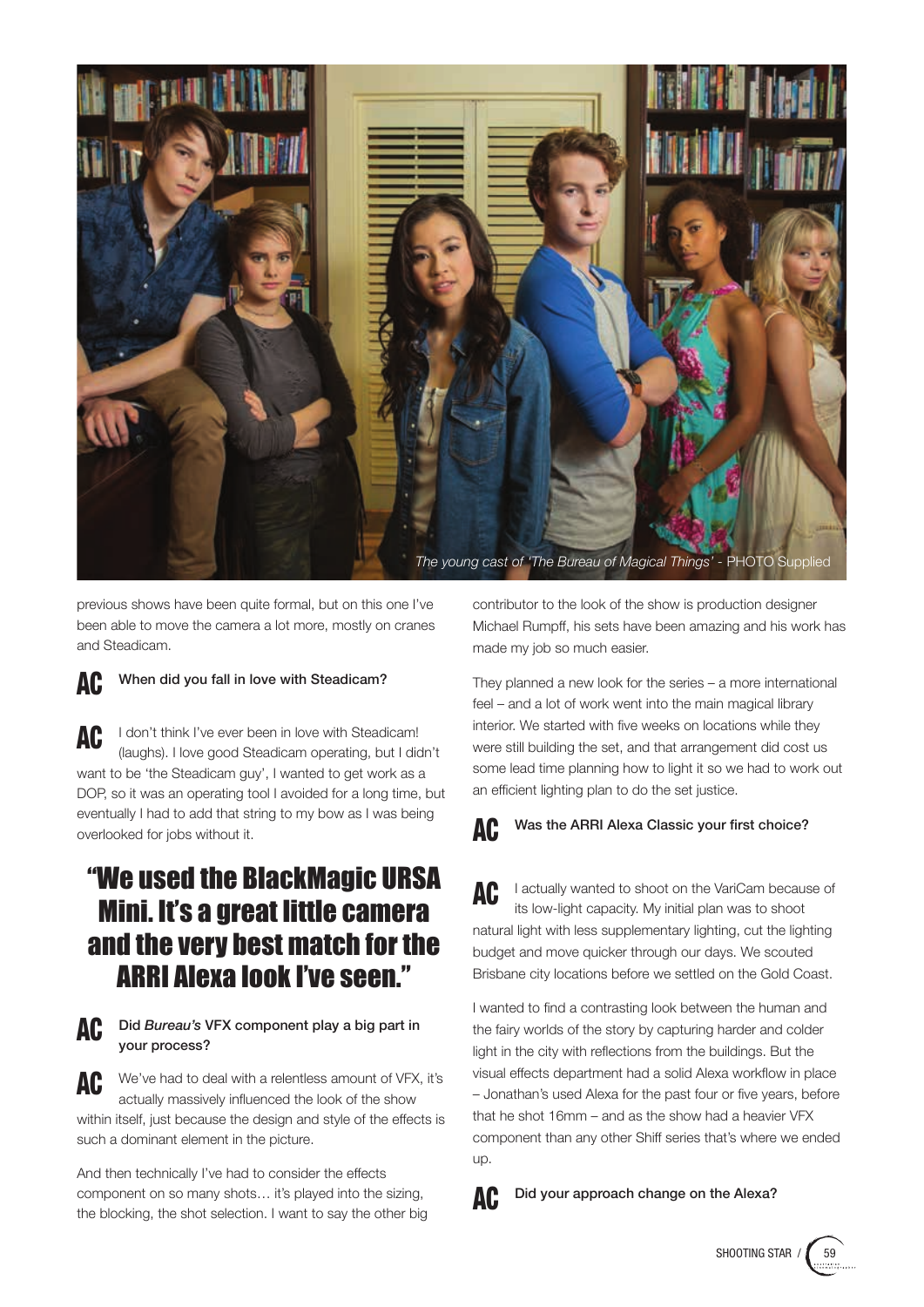

**AC** I love the Alexa, it's got a great sensor and it's beautiful with skin tones. I'm shooting young actors with flawless skin so I've been able to get away with no filtration for the non-magical, real-world scenes. I needed to give the two story worlds distinctive looks and I tested a bunch of different softening filters to give the magical world a nice romantic glow.

I ended up using Tiffen's Warm Pro-Mist, a filter I used in the 1980s when early video cameras looked really cold and hard. Something about that old style looked the most 'magical' to me. It really softens the elves and fairy characters and makes the highlights bloom.

Here and there I even used an old-school eight-point star filter that pinged the highlights out like starbeams. That's not a look you've see around much since *Young Talent Time!*



AC We did twenty 30-minute episodes in 86 days, averaging fifty setups a day. There was some studio work but largely Gold Coast locations and we've had pretty easy access, Gold Coast City Council has helped a lot. In Brisbane we built a really nice exterior to the show's magical bookshop at the base of the Story Bridge.

Making our days came down again and again to the camera department, the grips and the lighting teams. They kept up with the nonstop pace every day and always had the forethought to have gear ready ahead of time. I can't really

remember a single time over the season we were waiting on them for anything.



#### **AC** Where are you doing the stagework?

AC Schiff shoots in his own warehouse studio on the Gold Coast. For *The Bureau of Magical Things* it held about a half a dozen sets and huge green screen. The big challenge is that the warehouse doesn't have a gantry so there's nowhere to hang lights and they're quite big sets.

# "Certainly operating gives you an incredible relationship and rapport with the talent."

Mick O'Brien (Gaffer) and I solved that on the main library set by using four scissor lifts with a Dinette (12 x 1K lamps) on each so they could be re-positioned and gelled or diffused easily and efficiently. These rigs also meant that I could go from 1K of light to 12K of light on each scissor lift at the flick of a switch on the switchboard.

The solution gave us a big American-style system with lights everywhere, but it was quite cost-effective and efficient. It's also given the directors freedom with the actors. I try not to light from the floor anyway, so the scissor lifts give me quick options to light from above.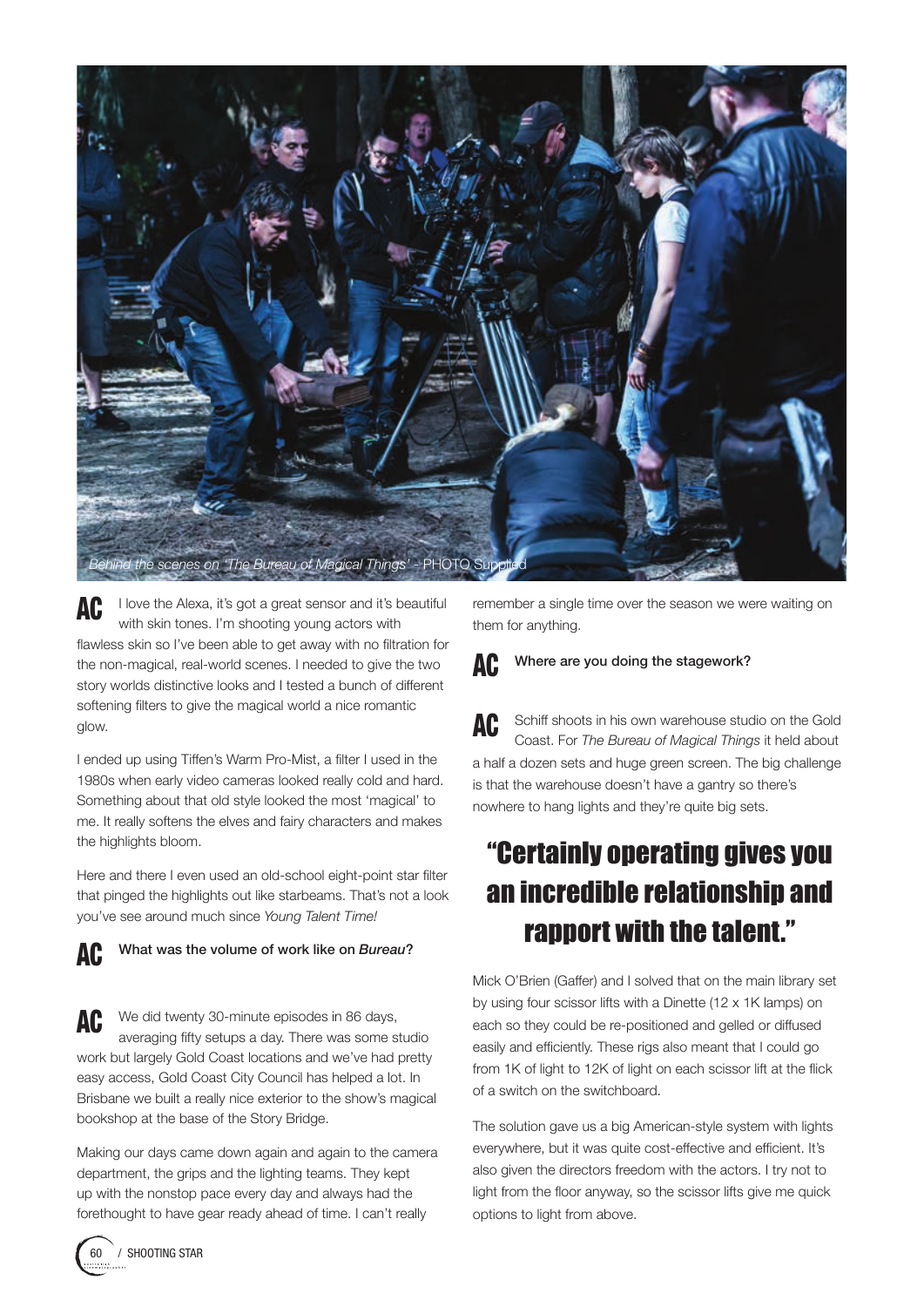

#### **AC** What's your basic camera setup on the show?

AC Alexas for A and B and we're almost always on two cameras for coverage. C camera is the Steadicam. I wanted a body on the Steadicam all the time to give us flexibility and keep our pace up. We couldn't get a third Alexa so we used the BlackMagic URSA Mini. It's a great little camera and the very best match for the ARRI Alexa look I've seen. We're very happy with it.

We had zoom lenses on everything to save time, and zooms are much more like adjustable primes now. They track better and breath less. There's almost no compromise in the image.

#### AC How has your background operating shaped your work as a cinematographer?

**AC** Certainly operating gives you an incredible relationship and rapport with the talent. I find that on all my jobs I get close to the actors and that's developed from working long hours together in very close proximity. The biggest professional advantage for me was the opportunity to work with other cinematographer's and see how they light and choose the camera for the job.

Whenever I worked for a prominent cinematographer I researched their work; if you go in cold, you don't know if you're doing the right thing to suit their approach or style. So my lighting has evolved over time by working with these guys, seeing how they light and incorporate that into my next job.

To be honest, what you learn as you're coming up is their

demeanour on set, the politics of being a cinematographer. All the best DOPs are very calm and very pleasant, and they get great respect from their crew because of their nature.

#### **AC** Who were the big influencers?

**AC** I learned a lot about lighting operating for Darius Kondji AFC ASC on a film called *The Ruins* (2008), but his style was very different to Don McAlpine ACS ASC, who I shot *Peter Pan* (2003) with on the Gold Coast. I like to think I can blend the best of their techniques into something that's a little bit my own. From McAlpine I learnt about soft light and colour separation. With Kondji I learnt about the darkness, and not being afraid of the dark.

# "Operating gives you an incredible relationship and rapport with the talent."

Some of my early work in Brisbane was as an Assistant Camera for now ACS National President Ron Johanson OAM ACS. He has this incredibly soft touch and from him I learned about lighting talent, especially the women and being very kind to the lead actresses.

Another big early figure in my career was David Eggby ACS. I worked on *Fortress* after shooting for Seven Network with basically a station wagon full of gear. Eggby was the first bigtime cinematographer I worked for, so seeing him confidently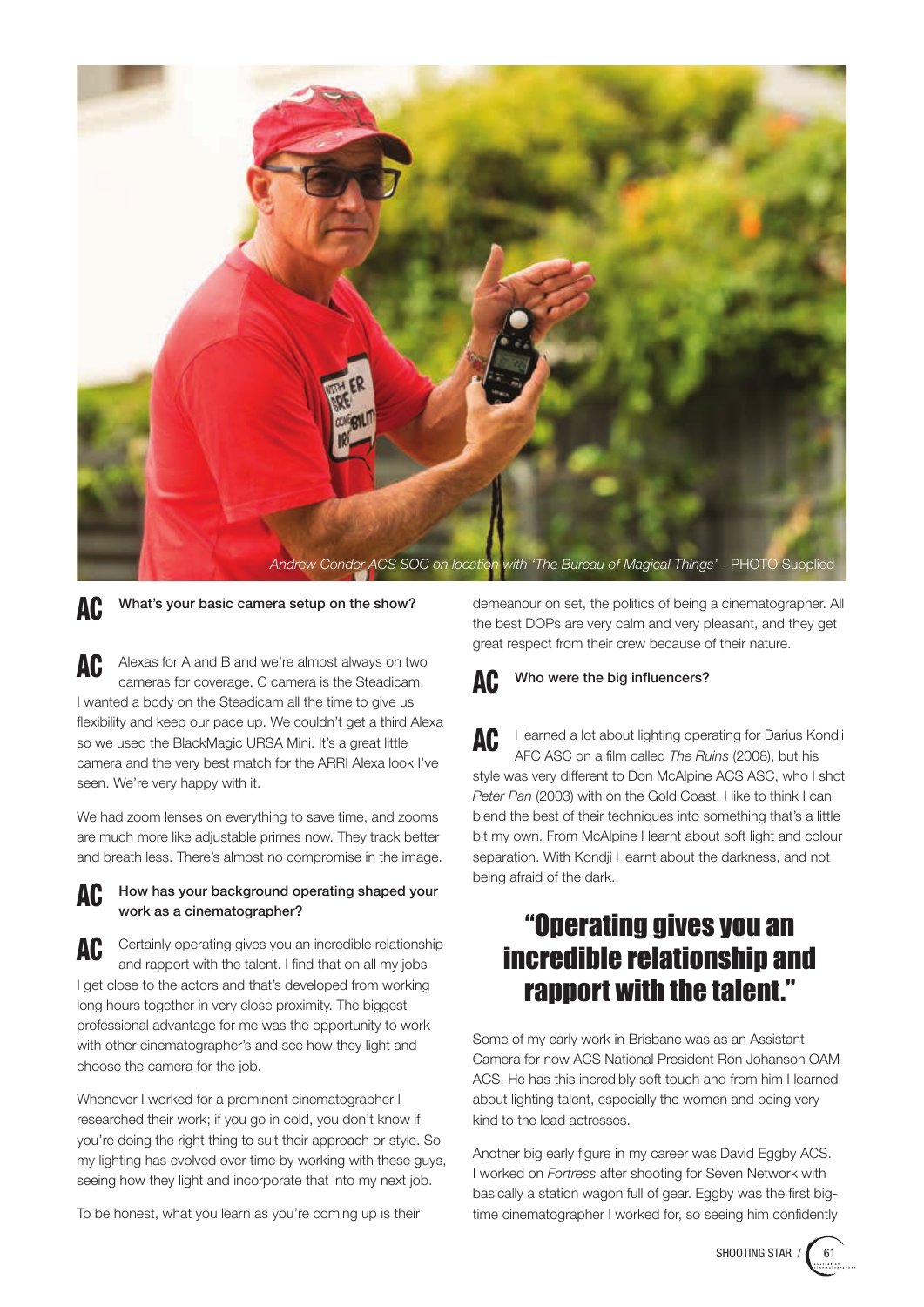light these huge sci-fi sets with huge lights cemented him in my head as the blockbuster Hollywood guy, this figure I could aspire to become.



#### Are you still tuned in to good operating when you see it?

AC I've been around around a long time, so I think I've seen every style come and go. Nothing's ever really new, just recombinations of old ideas. Sometimes done well, sometimes not.

For a while shooting action was about shaking the camera around, maybe it started as a way to hide an actor's stagefighting ability and caught on from there. Lately longer takes have come back, until you get films such as *Birdman* or *The Unexpected Virtue of Ignorance* (2014), a whole film made to look like one take.



Do you bring a style to your operating?

**AC** You can't beat classic framing and good classic storytelling. Fundamental film language is understood by audiences all over the world so maybe it's not something to muck with too much.

# "Fundamental film language is understood by audiences all over the world so, maybe it's not something to muck with too much."

David 'Daisy' Williamson was one of my mentors, I shot B camera on *Crocodile Dundee in Los Angeles* (2001) and *Jindabyne* (2006) with him. He's probably Australia's best operator in my opinion and my style of operating came from how he worked. He's very good at blocking action and in particular he never over-operates.

## AC Over-operates?

**AC** There's a tendency I see with newer operators to overoperate and not just leave it alone. You even see wide shots that move unnecessarily. Better gripping gear that lets you move the camera more easily – Movis and Easyrigs and drones – has probably made it worse.

As you get more experience, you tend to let the actors move within the frame a bit, rather than force the camera into

an unnecessary move. My tendency now is to spend time making beautiful frames and letting the actors play in them.

#### **AC** Has the decision to stay based in Queensland influenced your career?

AC It is quite political up here and a lot of good technicians have had to leave the state to get bigger opportunities. You always feels like you're behind the 8-ball because of your post code. I started getting good traction as a cinematographer just as the Australian Dollar rose and production in Queensland slowed down, so that was frustrating. I certainly like shooting here more than anywhere else: the weather, the locations, the hard-working crews.

We do get a good amount of big Hollywood films and smaller domestic jobs to keep us going, it's just harder to get the break because producers tend to look interstate for senior crew and heads of department. Then it gets harder and harder as the credits stack up for interstate crews and they're booked on subsequent big jobs.

**AC** Do you think access to HD consumer gear has levelled the playing field in terms of industry entry?

AC The digital world has opened the doors to a lot of younger guys shooting now on small HD cameras. The Sony A7 series is incredible. Some of these guys are great at lighting and shooting, but knowing how to run a set is key.

I think there is a learning curve to understanding that the job is as much about completing a schedule, running a crew and solving problems efficiently when they come up. You can't talk about a problem for an hour, you've got to fix it immediately.

You might be able to make beautiful images with consumer gear, but often these guys are working as solo operator / DOPs and not learning how a camera and lighting department integrate. Creatively, our job is about finding a look that fits the story, not just image-making.



**AC** There's a mantra I stole from David Fincher that influences my shooting more and more… *"People can forget that the art of photography is first and foremost about manipulating emotions. All the ones and zeroes and pristine glass and titanium fittings do not matter unless they help to impact the viewers feelings."*

> **Sam Cleveland is a Director at HITMARK Creative Media on the Gold Coast.**